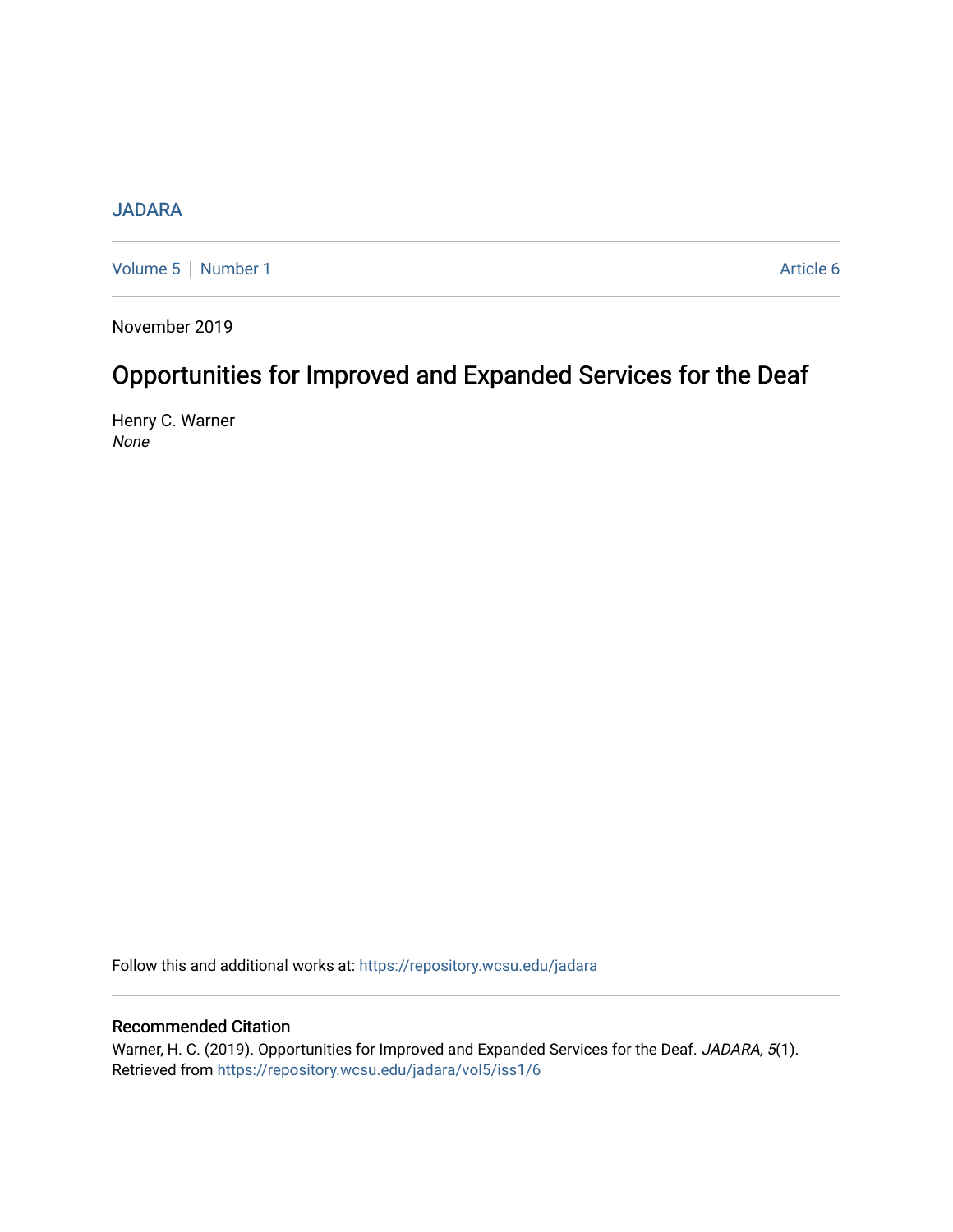# OPPORTUNITIES FOR IMPROVED AND EXPANDED ISERVICES FOR THE DEAF

HENRY C. WARNER. JR.

### Introduction

In August of 1967 the Department of Health, Education and Welfare Secretary, John Gardner, established Social and Rehabilitation Service to act as a coordinating unit for administrations within DHEW directing domestic programming. The objective was to develop a coordinated continuum of services to individuals and families, particularly to the poor, disabled and disadvantaged. Presently, the Social and Rehabilitation Service has six ad ministrations under its direction. The Administration on Aging, Assistance Payments Administration, Community Services Ad ministration, Youth Development and Delinquency Prevention Administration, Medical Services Administration, and Rehabilitation Services Administration. These administrations work cooperatively with their respective counterparts as units in State agencies to implement the legislative goals and objectives of government. The State agencies to a large measure provide ser vices to the consumer, i.e., the disabled, poor, elderly, etc. The impact of the coordination of these agencies to serve deaf people has significant possibilities.

#### Public Welfare & Deaf People

Federally supported programs to aid citizens in services and-or financial assistance are provided in large measure by The Social Security Act Title IV A & B Service Programs for Families and Children and 33 Act Titles I, X, XIV or XVI that provide for services to Aged, Blind or Disabled Persons. Title XIX of the Social Security

1

Mr. Warner is Assistant Regional Representative, Social and Rehabilitation Service, Region IV, Atlanta, Georaia.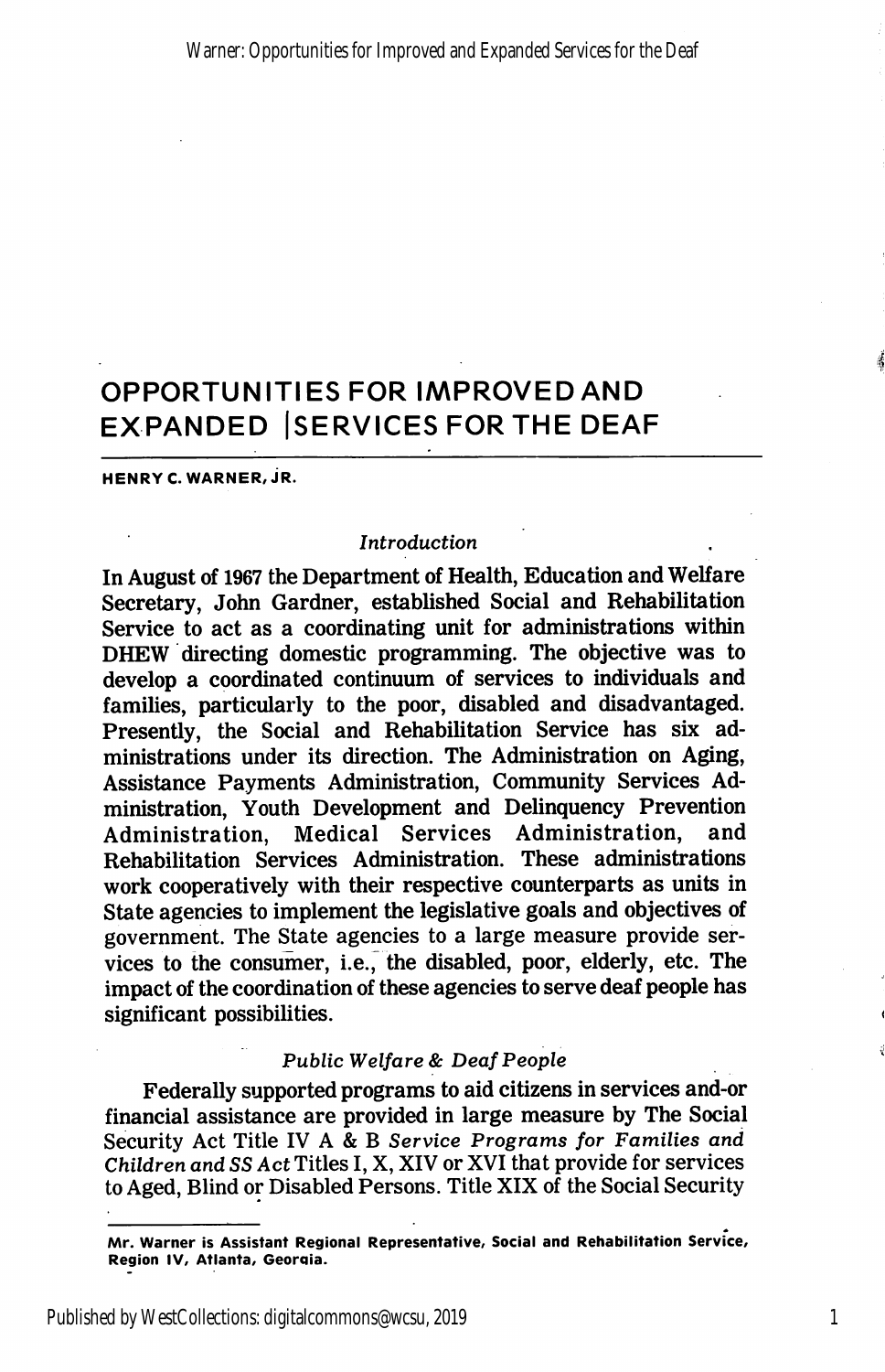Act is the Medicaid program, health care services to the public welfare recipient.

Frequently, public assistance programs procedures for ap plication and establishment of eligibility developed severe obstacles for deaf individuals needing assistance. The potential grant recipient, who is also deaf, will most likely be the least able to cope with the communication problems in understanding the information and cooperation required of him to determine if he meets eligibility requirements for public assistance.

Residential graduates of schools for the deaf report a median achievement level in language skills of the 6th grade level by standard achievement sources. Characteristics of referrals of deaf clients received by projects such as, Jewish Vocational Service, Chicago, Illinois, and Project DEAF, Goodwill Industries of Columbus, Ohio, reflect much lower skills in communication, with accompanying problems of adjustment. This in itself implies severe problems in communicative skills that impair functioning in everyday life situations.

August 16, 1968, Miss Mary Switzer, SRS Administrator, in a letter to State Directors, discussed the difficulty many people ex perience in obtaining and utilizing the services of public agencies because of inaccessibility of the agency's offices, inadequate transportation, inability to understand program requirements and language barriers. Miss Switzer urged State and Local agencies to take steps to alleviate these problems. The following appear quite applicable to extending services to the hearing impaired:

> "Employment of bilingual staff as interpreters, or payment of an interpreter's fee, as a service in all locations where language is a problem."

> "..Preparation and dissemination of explanatory materials on program requirements, written in simple, comprehensible terms.."

> "..Making program manuals available to anyone to see on request and providing copies of the manual to any responsible agency that agrees to keep it current, such as, legal services, organizations, welfare rights organizations and libraries.."

It would only be fair to say some progress on the above recommendations have been made, but much more needs to be done.

ģ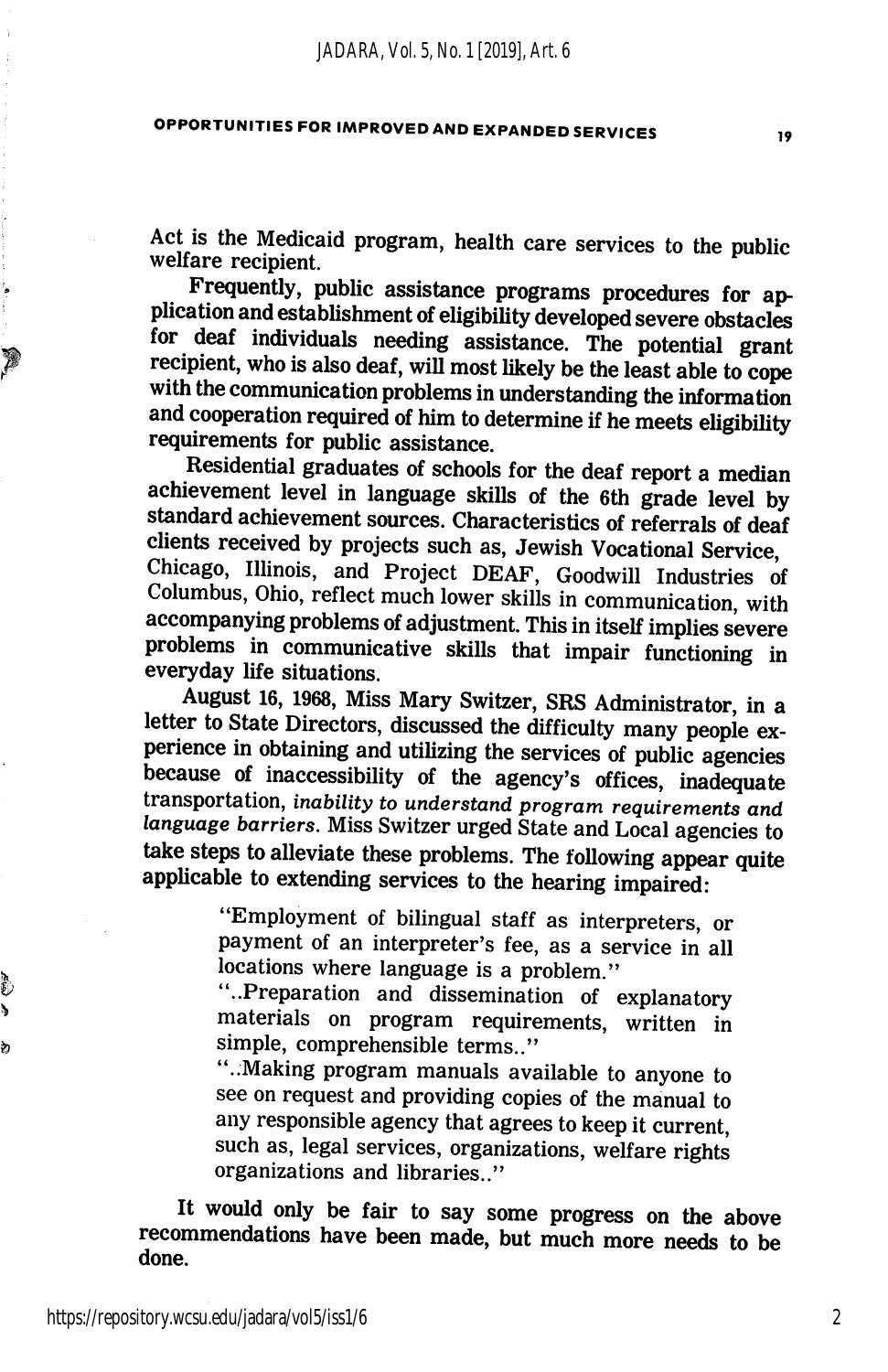The philosophical base of rehabilitation, to assist one in reaching his highest potential for achievement, certainly has ap plication for public assistance recipients whether they are hearing impaired and-or otherwise handicapped.

It would appear appropriate that during the time of application for assistance that the individual or family receive a diagnostic study consisting of a comprehensive evaluation of pertinent medical, psychological, vocational, educational, cultural, social and environmental factors in the case. The diagnostic study should provide the basis for:

> 1. establishing the socio -economic factors interfering with self-support,

> 2. appraising the current health status of the in dividual or family,

> 3. determining how and to what extent those con ditions identified as handicapping independence can be removed, corrected, or minimized,

> 4. selecting a level of independence at the highest state within the individual or family's capacities or limitations.

From the above information gathered, short and long term goals can then be established to measure progress of the family or individual and the effectiveness of services rendered.

For example: Deaf people have been placed on public assistance, in institutions such as, nursing homes, mental hospitals, etc. un necessarily. With some supportive rehabilitative services, in terpreters and other professional assistance, it has been demon strated that some of these individuals are capable of independent living and self-support.

Financially, rehabilitation is good business, even in cir cumstances where where gainful employment is not the objective. Institutionalization of those who have rehabilitative potential costs the State and Federal governments at least \$8.00 per day per person. If the average individual stay in a nursing home setting is two years, the minimum cost will be \$8,760. Average cost per rehabilitation for FY 1969 was \$1,888.

If the State Dept. of Welfare contracts for the purchase of rehabilitation services from the State VR agency, it may achieve an 80-20 Federal matching ratio if the Vocational Rehabilitation ap propriation has not been fully utilized. If it has, it may utilize funds

3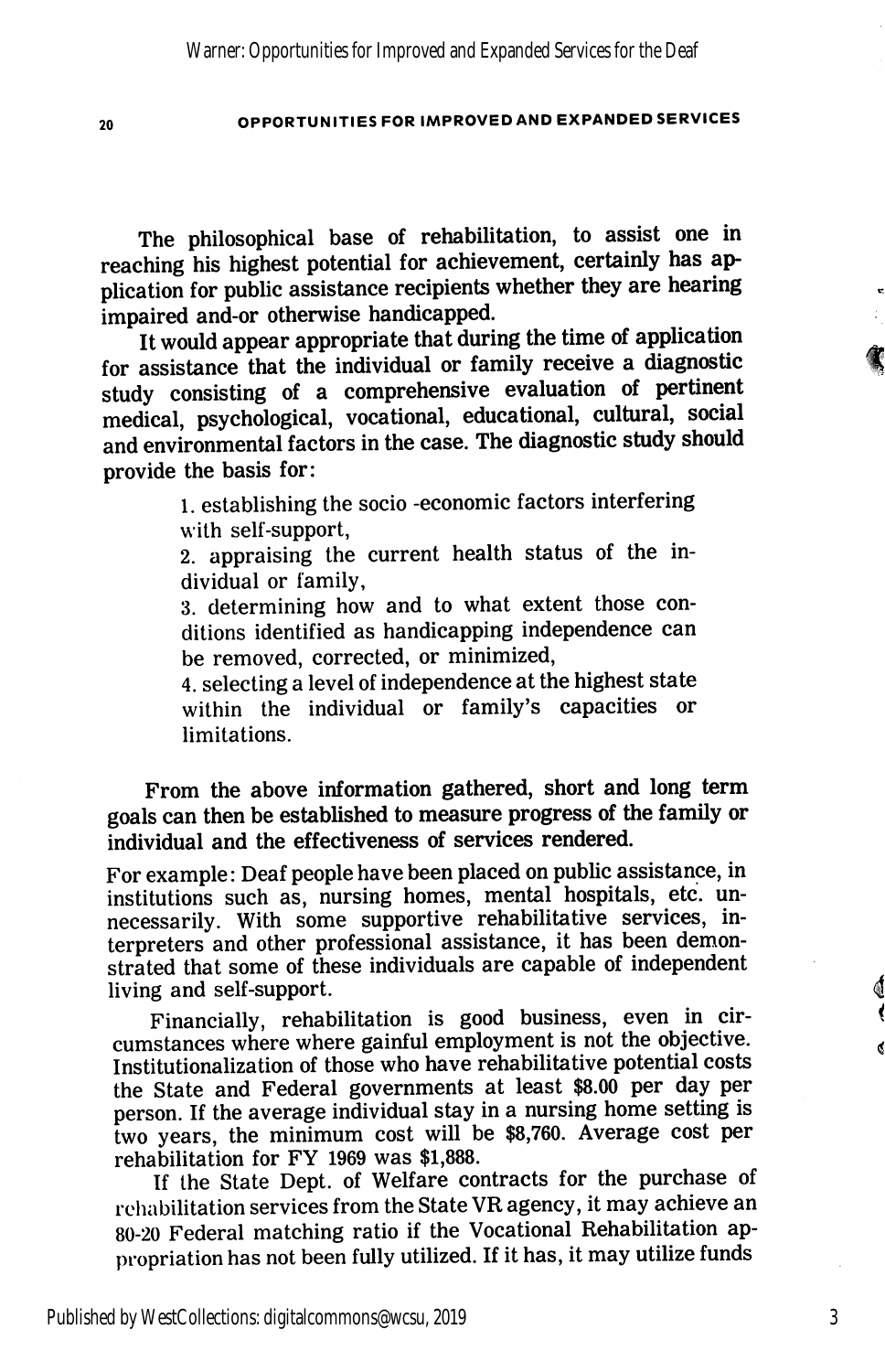under Title IV of the Social Security Act to obtain a 75-25 match.

For most states it is a favorable basis of extending and im proving services to disabled welfare recipients instead of using the Title XIX funding at an approximately 50-50 ratio. Furthermore, rehabilitation services are extended on a plan basis of goal achievement.

Even when the more favorable match is not appropriate, say for aged or other handicapping circumstances, the movement to in dependence with or without supportive services appears far more humane and less costly.

A considerable gap in child welfare services to the deaf persons exists within our service continuum today. Day care, adoption, family counseling, foster care and homemaker services are ser vices to be provided under State agency jurisdiction. To be sure, many services that we are discussing are available in isolated in stances, but are not available to deaf persons or others on a systematic basis nationwide. Few communities today have coun seling services appropriate for deaf parents and their hearing children.

Medicaid can be a substantial resource for extending services to deaf people. In many states. Title XIX of the Social Security Act provides reimbursement for medical and related services, such as interpreter services to assist physicians in diagnostic treatment or other remedial care. This should be readily available to deaf per sons on public assistance and in states having comprehensive services to the medically needy.

## IMPLEMENTATION OF THE LEGISLATION

State Title XIX agencies can purchase services from any qualified vendor, physician, health clinics, hospitals, rehabilitation centers, etc., on the following basis;

1. per patient - service fee

2. per clinic visit (in approved clinics)

3. contracted services on geographic-population basis of pre payment-reimbursement

The first method, the patient secures from the vendor those services rendered by or prescribed by a physician, on a service-fee basis. The present method to deliver health care services, in most instances, lacks a program plan of care for the individual, and has been difficult to maintain fiscal controls on the system.

The second method of securing patient services would provide

 $\ddot{\phantom{a}}$ 

þ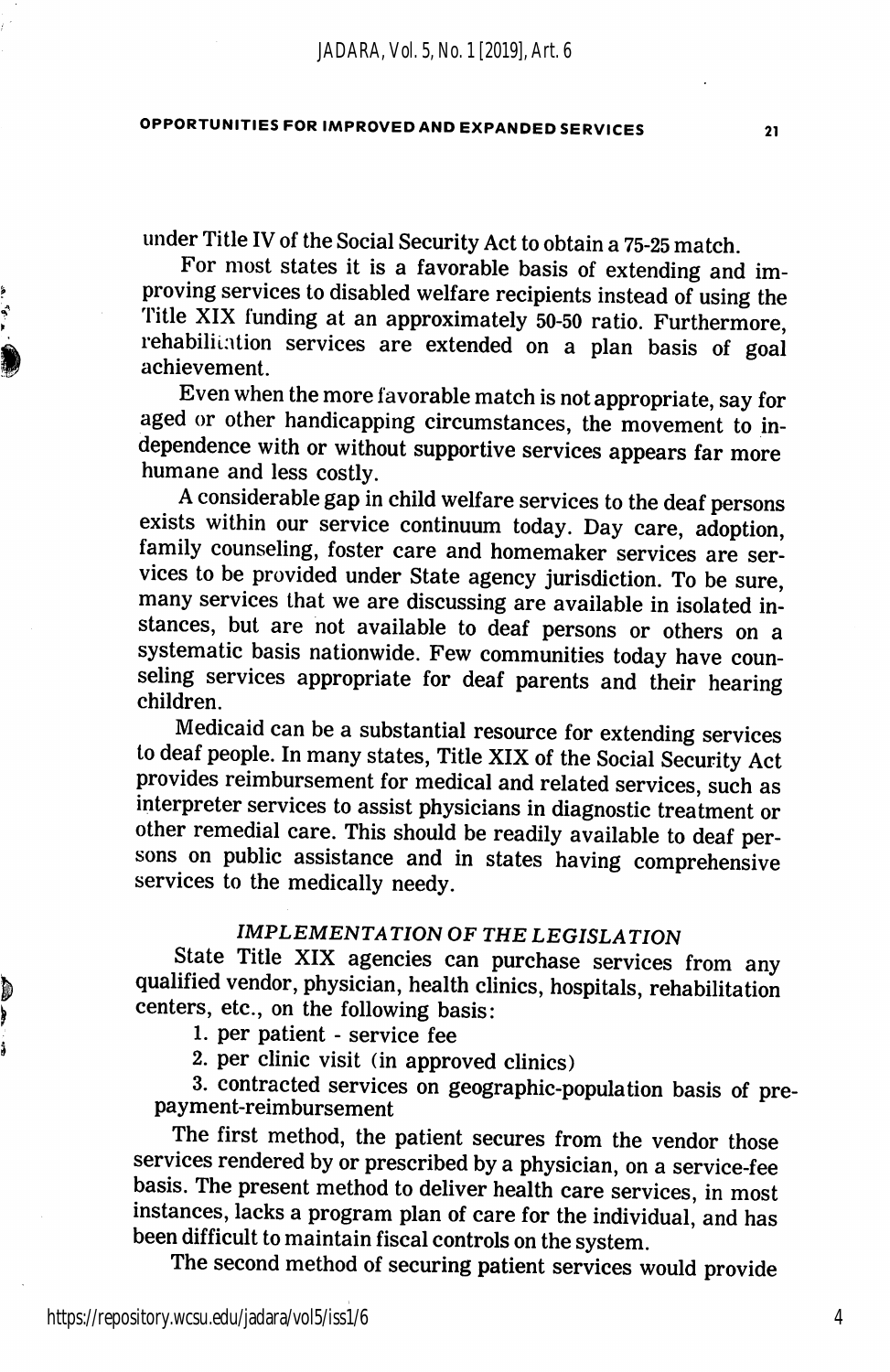health care services on a standard fee per clinic visit. This provides a greater latitude of services to the patient in a clinic setting and provides greater fiscal control of Title XIX expenditures.

The third and most interesting opportunity for extended medical services to recipient groups is essentially a purchase of services by contractual agreement. The grantee supplies health care services to a specific population in a defined geographical area. The contract would define the services to be rendered, during a specific period of time-similar to an insurance policy.

The last option, contracted services on a geographic-population basis of pre-payment-reimbursement is an exciting concept for rehabilitation facilities to contemplate. The pre-payment of ser vices by the State agency would simplify fiscal operations sub stantially and allow for program direction of health care in addition to lending greater accuracy in projected expenditures under Title XIX.

Title IV, which authorizes the purchase of services for families and children, offers an almost infinite number of opportunities to contract for supportive social services to provide services to eligible recipients, if the State Plan permits this and the State agency desires to do so, (Ref. SRS PR-30-2).

> For example: Should the state agency (welfare agency) desire to provide interpreter services to all deaf applicants of public assistance or in specific instances, assistance to the recipient, it could contract an organization such as the Registry of Interpreters for the Deaf, to provide this service.

State Departments of Welfare may wish to establish a Bureau of Services for the Deaf. A Legislative base for this is found in the Social Security Act under optional Provisions and Services. Federal Register Vol. 35 No. 80-Part 11 Sub Part C 222.60. There are a number of ways to accomplish the extension of services to people. However, in order to stimulate interests by all parties it is essential that the cooperative effort be of mutual benefit to both the provider as well as the consumer of the services.

### DEMONSTRATION OF NEW PROGRAM APPROACHES

There are circumstances where there is doubt in the validity or necessity of extension of services to certain populations and-or geographical areas. Also, there is need to try new approaches of

5